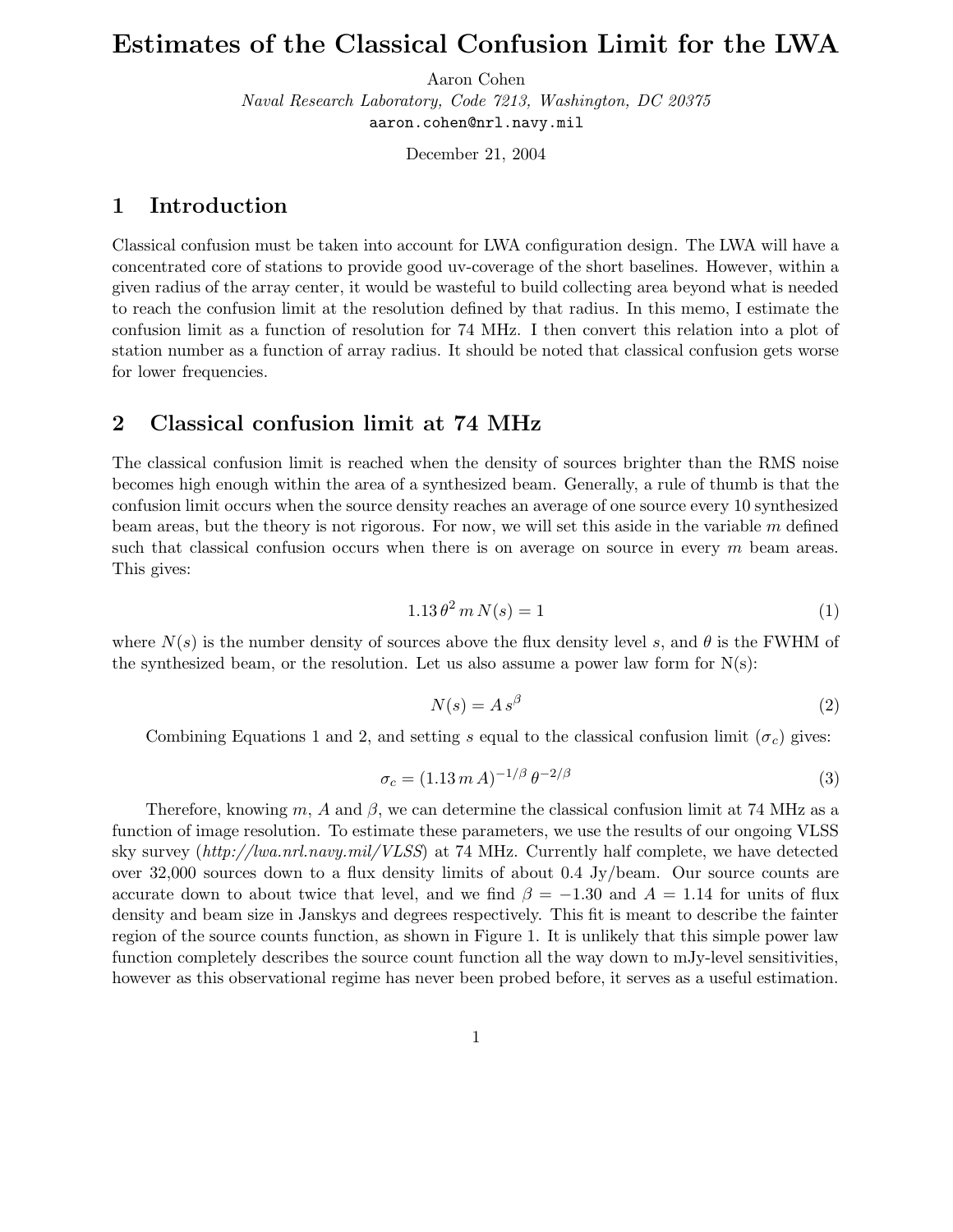

Figure 1: Source counts from the beginning stages of the VLSS, with our linear fit to the fainter end plotted.

That leaves  $m$  as the remaining unknown. To estimate  $m$ , we can consider our own experience with the classical confusion limit of the 74 MHz VLA in its smaller configurations. D-configuration data is unreliable because the RFI is so bad. But in the C-configuration, RFI is controllable, and yet we have found it impossible to get below an RMS noise level of 100 mJy/beam, regardless of the integration time. This is despite the fact that we can get much lower RMS noise with the larger Aand B- configurations in only a few hours. Given the 74 MHz C-configuration resolution of  $200''$ , and taking 100 mJy/beam as the confusion limit gives  $m = 12.9$ . This suggests a somewhat higher value of the classical confusion limit than one would get for the canonical value of  $m = 10$ . While it is possible that it is higher due to the addition of sidelobe confusion as well, the difference only amounts to a noise level increase of 20%, so for this memo we will use the  $m = 12.9$  value to stay on the conservative side.

Plugging in  $A = 1.14$ ,  $\beta = -1.30$ , and  $m = 12.9$  into Equation 3 gives us a direct relation between the classical confusion noise and the image resolution:

$$
\sigma_c = [\theta/1'']^{1.54} 29 \,\mu\text{Jy/beam} \tag{4}
$$

Based on this relation, Table 1 shows the classical confusion limit at 74 MHz for various resolutions.

#### 3 Maximum useful station number versus array diameter

For an array of  $N$  stations, the rms noise level is given by: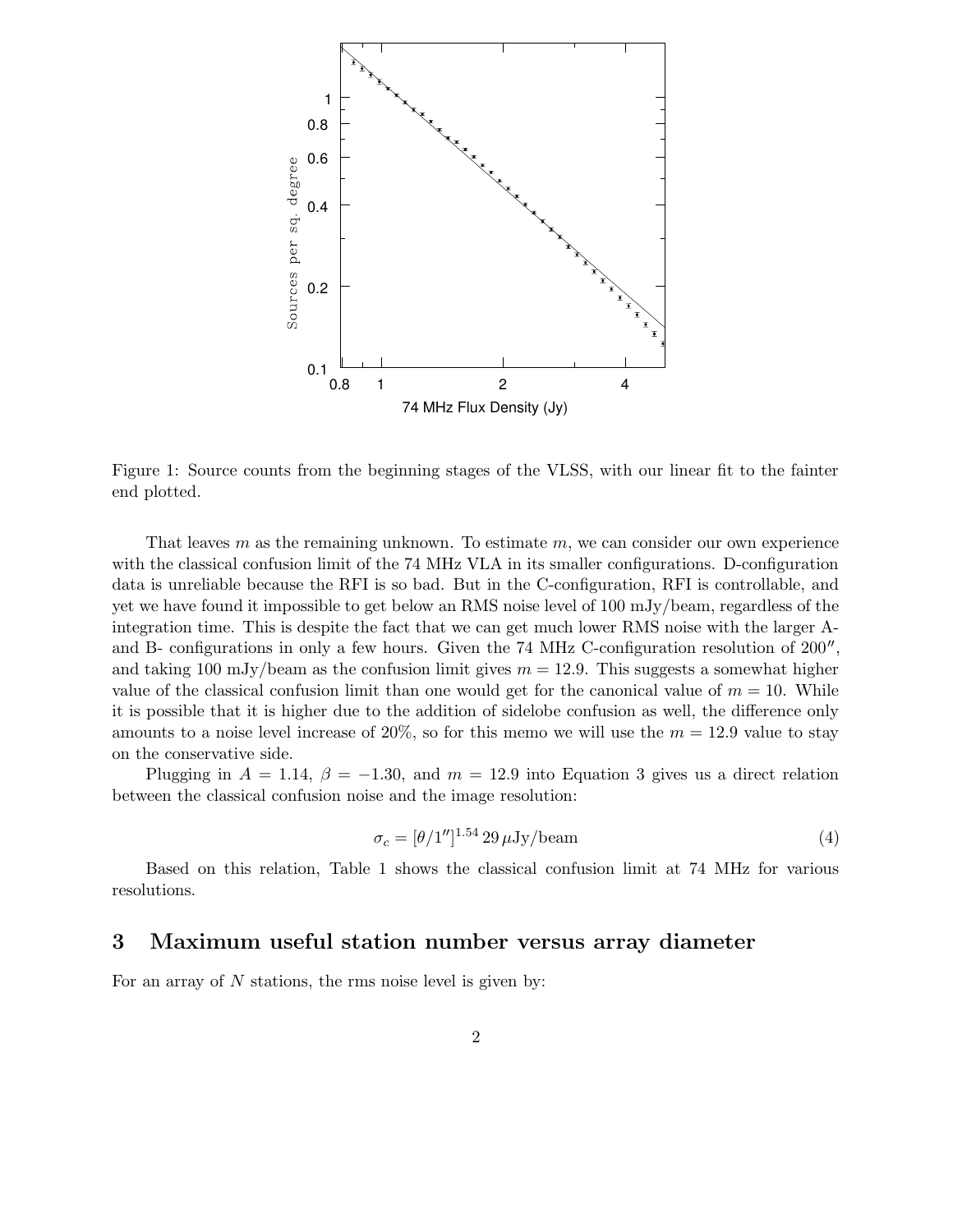| Resolution         | Confusion Limit $(\sigma_c)$ |
|--------------------|------------------------------|
|                    | $(mJy/beam$ at 74 MHz)       |
| $2^{\prime\prime}$ | 0.08                         |
| $5^{\prime\prime}$ | 0.35                         |
| 10''               | 1.0                          |
| 20''               | 2.9                          |
| 40''               | 8.5                          |
| 60''               | 16                           |
| $120''$            | 46                           |

Table 1: Classical confusion limit at 74 MHz for various synthesized beam sizes.

$$
\sigma = \frac{T_{sys}}{A_{eff}\sqrt{N(N-1)(N_{IF}\,\Delta T\,\Delta \nu)}}\,58.9 \,\text{mJy/beam} \tag{5}
$$

where  $T_{sys}$  is the system temperature,  $A_{eff}$  is the effective collecting area of each station in m<sup>2</sup>,  $N_{IF}$  is the number of IF's,  $\Delta T$  is the total observation time in hours and  $\Delta \nu$  is the bandwidth in MHz. At low frequency,  $T_s y s$  is dominated by the sky temperature, which for 74 MHz is about 2000 K. We take the effective area for each station to be the number of dipoles (256) times a dipole's effective area,  $\lambda^2/4$ . Thus for a 1 MHz bandwidth, 1 hour observation, with 2 polarizations at 74 MHz, the sensitivity of the array will be:

$$
\sigma_{LWA} = \frac{79 \,\mathrm{mJy/beam}}{\sqrt{N(N-1)}}\tag{6}
$$

Combining Equations 4 and 6 and using the relation  $\theta = \lambda/D$  where D is the array diameter, we can relate the number of elements N needed to reach the confusion limit of an array of diameter D as follows:

$$
\sqrt{N(N-1)} = 0.088 \,[D/1 \text{km}]^{1.54} \tag{7}
$$

Table 2 shows the number of stations needed to reach the confusion limit within various array diameters.

## 4 Conclusions

Unless their is a scientific need to reach the classical confusion limit in much less than an hour or in a bandwidth much less than 1 MHz (or both) then it would be a waste of collecting area to put more than the number of antennas indicated by Equation 7 (or Table 2) within any given diameter about the array center. As this will make it difficult to achieve the needed uv-coverage at short baseline lengths, more stations with fewer dipoles each would be the most efficient use of collecting area.